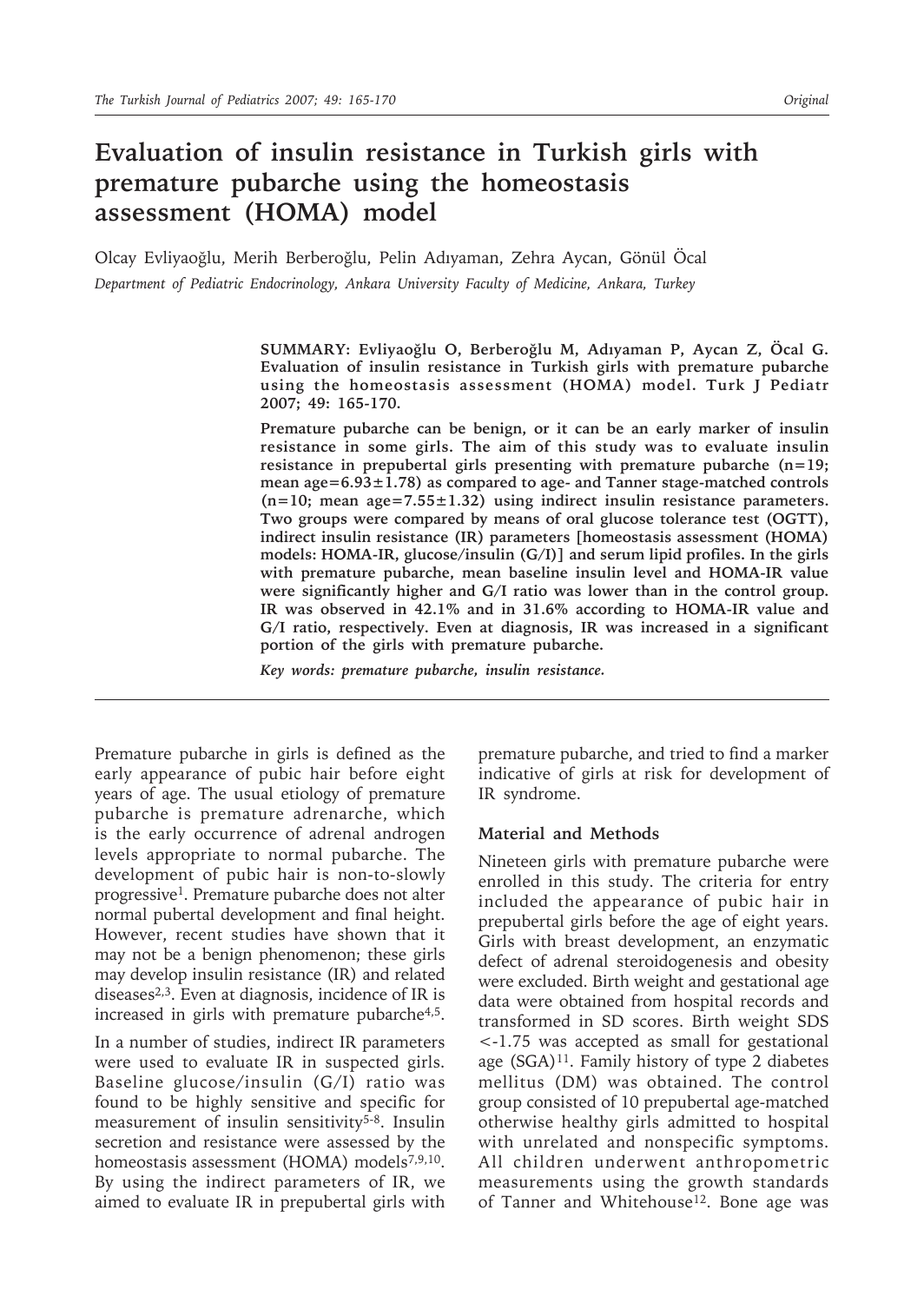assessed with the method of Greulich and Pyle13. Body mass index (BMI) was calculated according to the following formula: weight (kg)/height (meters)2. Height was expressed as z-score for chronological age14. Informed parental consent and assent from minors were obtained.

Late onset congenital adrenal hyperplasia due to 21-hydroxylase (21-OH) and 3β-hydroxysteroid dehydrogenase (3β-HSD) deficiencies were ruled out in all subjects before their inclusion in the study by means of adrenocorticotropic hormone (ACTH) testing (Synacten, Ciba-Geigy, Basel, Switzerland; 0.25 mg/m2 intramuscular), with 17-hydroxyprogesterone (17-α-OHP), dehydroepiandrosterone sulfate (DHEA-S), and cortisol and androstenedione determinations at 0, 30, and 60 minutes $15,16$ . The plasma 17-α-OHP response to ACTH was assessed using published normogram standards<sup>17</sup>. Stimulated dehydroepiandrosterone (DHEA)/∆4- A ratios for 3β-HSD were evaluated following the data reported18.

All subjects underwent an oral glucose tolerance test (OGTT) (1.75 g/kg body weight, maximum 75 g glucose), after three days on a high carbohydrate diet (300 g/day) and an overnight fast. Blood sampling was performed at 0, 30, 60, 120 and 180 minutes after oral glucose administration for glucose and insulin measurements<sup>19</sup>. Glucose intolerance was defined as plasma glucose level between 140 mg/dl and 200 mg/dl at min 120-OGTT20. IR was assessed from fasting serum insulin and plasma glucose concentrations by the HOMA models using the following formulas:

1. HOMA-IR: (fasting insulin in mU/L) x (fasting glucose in mmol/L  $/22.5$ )<sup>10</sup>

2. G/I ratio: fasting glucose in mg/dl / fasting insulin in mU/L5,21

The cut-off for HOMA-IR was considered to be the 95% confidence interval of the control group; we designated a child positive for IR if her value was above 2.96. This value had a specificity of 100% and sensitivity of 37%. Positive predictive value was 100% and negative predictive value was 45%. In our study group, we presumed that there were also children with normal insulin sensitivity and our aim was to select the girls who undoubtedly had IR. Thus, despite the low sensitivity and high negative predictive value, because of the high specificity and positive predictive value, we

chose 2.96 as a cutoff value. As previously proposed, a G/I ratio lower than 6 was also accepted as IR7,8.

Glucose metabolism (OGTT, IR parameters) and lipid profiles of the girls with premature pubarche were compared with the control group. Among the children with premature pubarche, IR was identified by using indirect resistance parameters, and insulin resistants were compared with the nonresistants by their anthropometric measurements, birth weight SDS, OGTT-plasma glucose levels, OGTTserum insulin and baseline insulin derived parameters, baseline and ACTH stimulated cortisol, 17-α-OHP, DHEA-S, androstenedione levels, and serum lipid profiles.

# *Hormonal Assays*

Serum 17-α-OHP levels were measured by radioimmunoassay (RIA) method (ImmuChemTM Coated Tube 17-α-Hydroxyprogesterone 125/RIA Kit, ICN Biomedicals, Inc, Costa Mesa, CA22), and serum DHEA-S and cortisol levels were measured by electro-chemiluminescence immunoassay "ECLIA" (Roche Diagnostics GmbH, D-68298 Mannheim<sup>23</sup>). Serum androstenedione levels were measured by RIA method (DSL-3800 ACTIVETM Androstenedione Coated-Tube RIA Kit, Diagnostic Systems Laboratories, Inc, Texas<sup>24,25</sup>). Serum insulin levels were measured by 125I RIA (Coat-A-Count Insulin) (Diagnostic Products Corporation Los Angeles, CA). All hormone determinations in each individual were measured in duplicate within a single assay.

# *Biochemical Measurements*

Serum cholesterol levels were measured by CHOD-PAP-method (Enzymatic Colour Test for Clinical Chemistry Analyzers, Olympus System Reagent, Ireland<sup>26</sup>). Serum high-density lipoprotein (HDL)-cholesterol was measured by Immunoinhibition Method (Enzymatic Colour Test for Clinical Chemistry Analyzers, Olympus System Reagent, Ireland27,28). Serum triglyceride levels were measured by GPO-PAP method (Enzymatic Colour Test for Clinical Chemistry Analyzers, Olympus System Reagent, Ireland<sup>29</sup>). Serum very low density lipoprotein (VLDL)–cholesterol and low density lipoprotein (LDL)-cholesterol levels were estimated by the following formulas<sup>30</sup>: VLDLcholesterol=triglyceride/5; LDL-cholesterol=total cholesterol-HDL-triglyceride/5.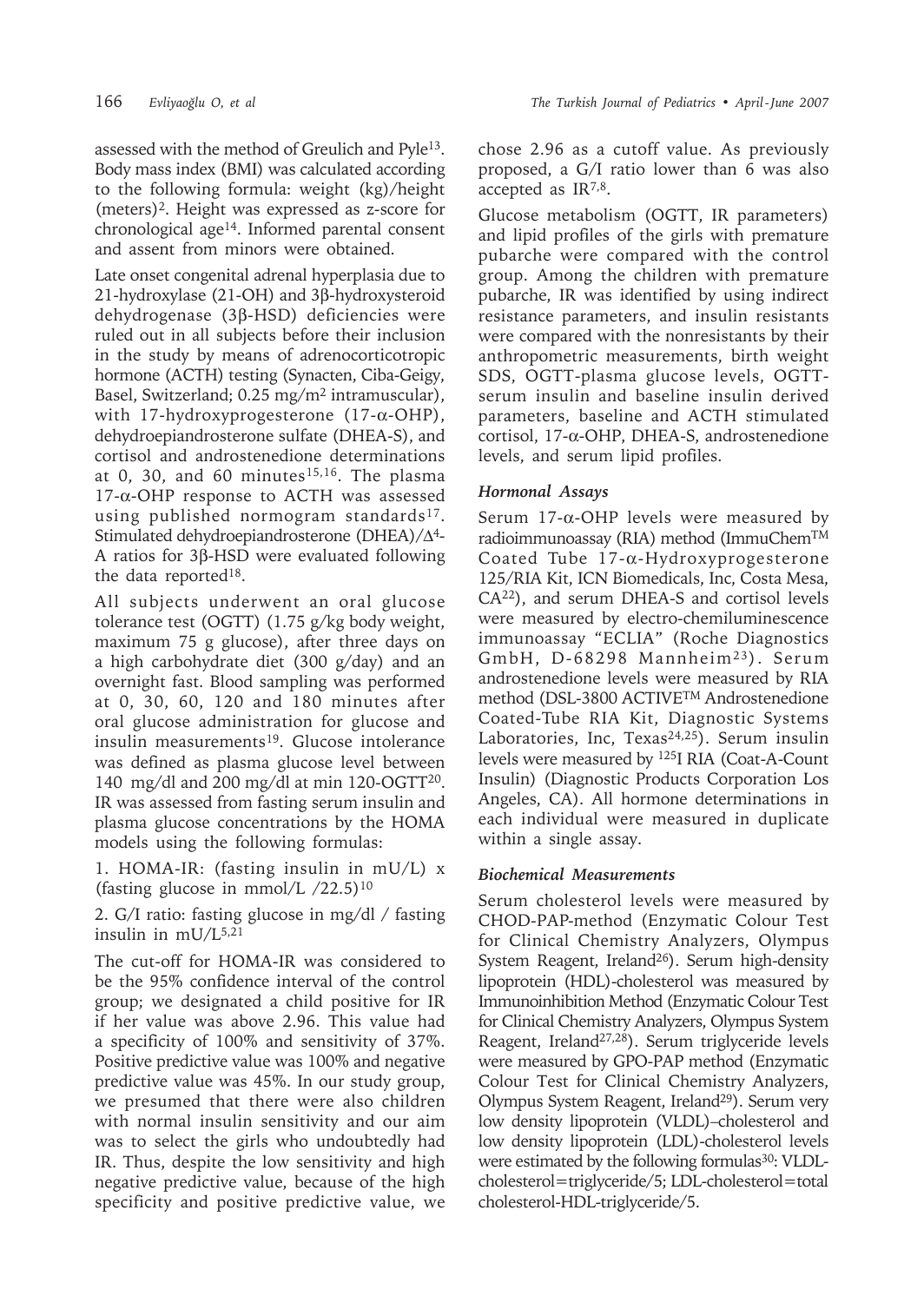#### *Statistical Analysis*

Results are expressed as the mean±SD. Serum levels among independent groups were compared by the Student's t test and the Mann-Whitney U test for nonparametric variables. Correlations were made using Pearson's or Spearman's where appropriate, and a value of  $p<0.05$  was considered statistically significant.

## **Results**

All of the girls had normal growth and weight with appropriate bone age for chronological age. All bone ages were within 2.5 SD of the mean chronological age. Four (21.1%) of them were SGA. Nine had a family history of type 2 DM. Baseline and stimulated levels of cortisol and adrenal androgens of the girls with premature pubarche are shown in Table I. In the girls with the family history of type 2

DM, plasma glucose and serum insulin levels (baseline and min-120-OGTT), baseline serum insulin derived parameters and serum lipid patterns were comparable to those without family history. Consequently, those with the history of type 2 DM were not omitted from the study.

Of the girls with premature pubarche, three (15.8%) had glucose intolerance at OGTT. Incidences of IR were  $42.1\%$  (n=8) and  $31.6\%$  $(n=6)$  according to HOMA-IR value and  $G/I$ ratio, respectively. None of the girls in the control group had glucose intolerance or IR.

When the girls with premature pubarche were compared with the control group, mean baseline serum insulin level and HOMA-IR value were significantly higher, and G/I ratio was lower. Serum lipid patterns were indifferent between the two groups (Table II).

**Table I.** Baseline and ACTH-Stimulated Cortisol and Adrenal Androgens in Girls with Premature Pubarche

| Baseline cortisol $(\mu g/dl)$          | $12.24 \pm 4.83$  | $(337.70 \pm 133.25 \text{ nmol/L})$ |
|-----------------------------------------|-------------------|--------------------------------------|
| $\Delta$ cortisol <sup>**</sup> (µg/dl) | $19.21 \pm 12.77$ | $(530.00 \pm 352.32 \text{ nmol/L})$ |
| Baseline 17OHP (ng/ml)                  | $0.70 \pm 0.36$   | $(0.02 \pm 0.01 \text{ nmol/L})$     |
| Stimulated 17OHP <sup>*</sup> (ng/ml)   | $3.02 \pm 1.21$   | $(0.09 \pm 0.03 \text{ nmol/L})$     |
| Baseline DHEAS (µg/dl)                  | $45.12 \pm 39.17$ | $(1.17 \pm 1.01 \text{ nmol/L})$     |
| Stimulated DHEAS* (µg/dl)               | $56.37 \pm 44.31$ | $(1.46 \pm 1.15 \text{ nmol/L})$     |
| Baseline androstenedione (ng/ml)        | $0.50 \pm 0.26$   | $(0.02 \pm 0.01 \text{ nmol/L})$     |
| Stimulated androstenedione* (ng/ml)     | $0.97 \pm 0.60$   | $(0.03 \pm 0.02 \text{ nmol/L})$     |
|                                         |                   |                                      |

Values are expressed as mean±SD. \*ACTH stimulated peak levels. \*\*Increment in cortisol after ACTH stimulation. ACTH: Adrenocorticotropic hormone. 17OHP: 17-hydroxyprogesterone. DHEAS: Dehydroepiandrosterone sulfate.

|  |  |  |  |  |  |  | Table II. Clinical Characteristics, OGTT-Plasma Glucose, Insulin Levels, Baseline Serum Insulin-Derived |  |
|--|--|--|--|--|--|--|---------------------------------------------------------------------------------------------------------|--|
|  |  |  |  |  |  |  | Parameters and Serum Lipid Profiles of the Girls with Premature Pubarche and Controls                   |  |

|                                  | Premature pubarche $(n=20)$                         | Control $(n=10)$                           | p value |
|----------------------------------|-----------------------------------------------------|--------------------------------------------|---------|
| Age at admission (years)         | $6.93 \pm 1.78$                                     | $7.55 \pm 1.32$                            |         |
| Bone age (years)                 | $6.87 \pm 2.05$                                     |                                            |         |
| Age at onset of symptoms (years) | $6.42 \pm 1.51$                                     |                                            |         |
| Height SDS                       | $0.40 \pm 0.85$                                     | $0.56 \pm 0.88$                            |         |
| <b>BMI SDS</b>                   | $0.33 \pm 1.19$                                     | $0.97 \pm 0.23$                            |         |
| Baseline insulin (mU/L)          | $13.34 \pm 9.94$                                    | $6.0 \pm 3.74$                             | 0.02    |
| OGTT-120-min insulin (mU/L)      | $45.93 \pm 47.83$                                   | $25.48 \pm 13.49$                          |         |
| Baseline glucose (mg/dl)         | $92.78 \pm 12.58$ (5.15 $\pm$ 0.69 mmol/L)          | $88.6 \pm 10.96$ (4.92 $\pm$ 0.61 mmol/L)  |         |
| OGTT-120-min glucose (mg/dl)     | $101.26 \pm 27.73$ $(5.62 \pm 1.54 \text{ mmol/L})$ | $99.70 \pm 21.29$ (5.54 $\pm$ 1.18 mmol/L) |         |
| HOMA-IR                          | $2.98 \pm 2.03$                                     | $1.33 \pm 0.92$                            | 0.02    |
| G/I                              | $13.68 \pm 16.42$                                   | $24.50 \pm 23.27$                          | 0.03    |
| Total cholesterol (mg/dl)        | $163.77 \pm 23.30$ $(4.24 \pm 0.6$ mmol/L)          | $153.85 \pm 23.3$ $(3.98 \pm 0.60$ mmol/L) |         |
| Triglyceride (mg/dl)             | $92.61 \pm 40.14$ (0.92 $\pm$ 0.40 g/L)             | $107.71 \pm 46.83$ $(1.07 \pm 0.46$ g/L)   |         |
| $LDL$ (mg/dl)                    | $92.72 \pm 21.03$ $(2.40 \pm 0.54$ mmol/L)          | $81.42 \pm 27.45$ (2.11 $\pm$ 0.71 mmol/L) |         |
| $VLDL$ (mg/dl)                   | $18.44 \pm 8.02$ (0.18 $\pm$ 0.08 g/L)              | $19.14 \pm 8.51$ (0.19 $\pm$ 0.08 g/L)     |         |
| $HDL$ (mg/dl)                    | $52.77 \pm 11.69$ $(1.36 \pm 0.30$ mmol/L)          | $53.57 \pm 12.98$ $(1.39 \pm 0.34$ mmol/L) |         |
| T-chol/HDL                       | $3.17 \pm 0.77$                                     | $3.01 \pm 0.88$                            |         |

Values are expressed as mean±SD.

OGTT: Oral glucose tolerance test. BMI: Body mass index. HOMA-IR: Homeostasis assessment of insulin resistance. G/I: Glucose-insulin ratio. LDL: Low density lipoprotein. VLDL: Very low density lipoprotein. HDL: High density lipoprotein.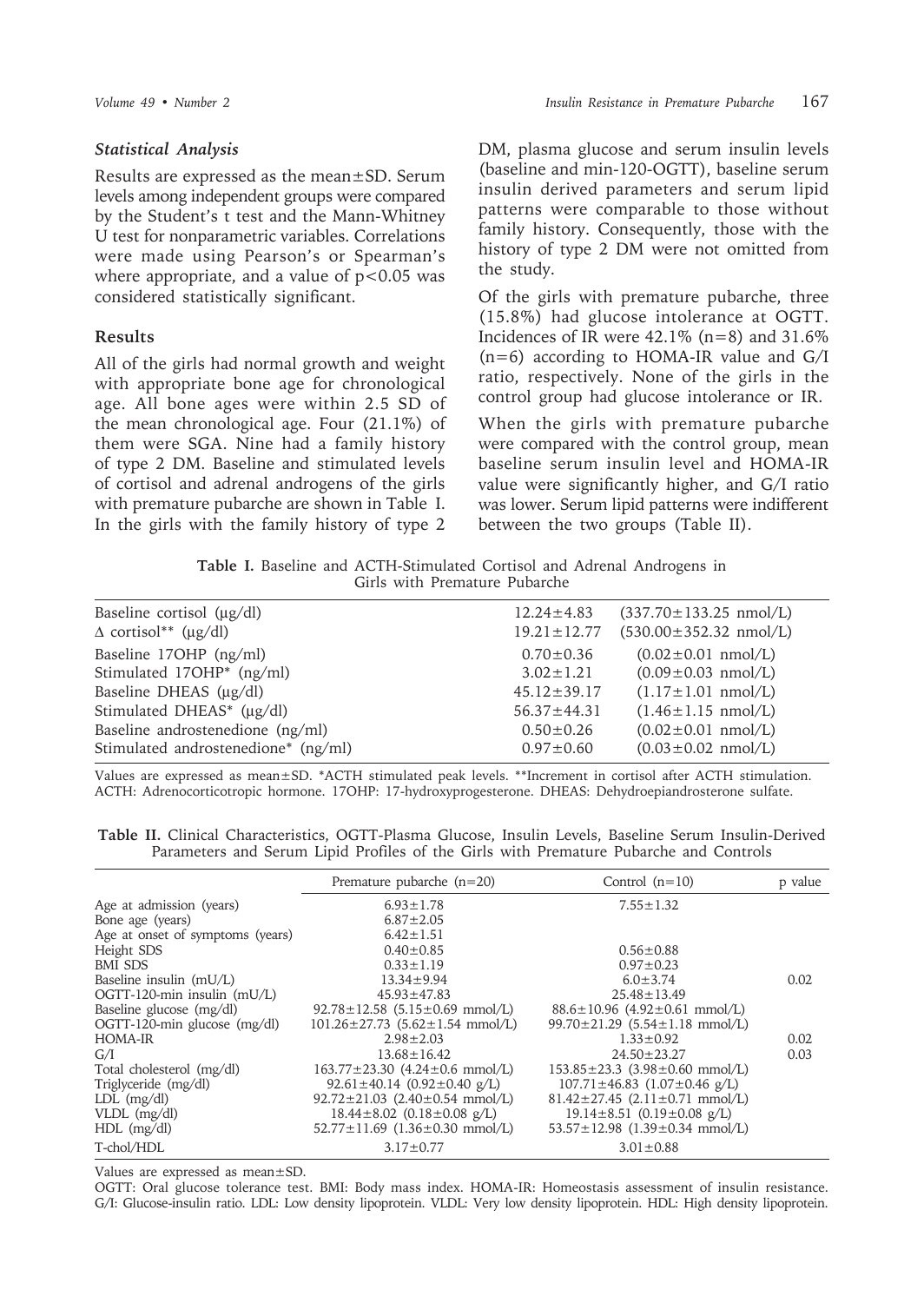Comparison of the insulin resistant and nonresistant groups (HOMA-IR  $>2.96$  vs  $<2.96$ ,  $G/I \le 6$  vs  $>6$ ) in the girls with premature pubarche:

There was no significant difference between the BMIs of the patients with and without IR. In the insulin resistant groups (HOMA-IR > 2.96 and  $G/I$  <6), mean baseline and min-120-OGTT serum insulin levels were significantly higher (Fig. 1). Additionally, in the insulin resistant group based on G/I ratio, mean plasma glucose level at min-120-OGTT was higher. There was no difference in baseline and stimulated adrenal steroids between insulin resistant and non-resistant groups.

In the girls with premature pubarche, min-120-OGTT serum insulin level was positively correlated with baseline serum insulin, cholesterol levels, and HOMA-IR value, and negatively correlated with G/I ratio (Fig. 2).



Fig. 1. A. Min-120-OGTT serum insulin levels of the girls with premature pubarche with HOMA-IR > 2.96 compared with the girls with HOMA-IR <2.96. B. Min-120-OGTT plasma glucose and serum insulin levels of the girls with premature pubarche with G/I ratio <6 compared with the girls with  $G/I$  ratio >6.



Fig. 2. Correlations between min-120-OGTT serum insulin level and HOMA-IR value, G/I ratio and serum cholesterol level in the girls with premature pubarche.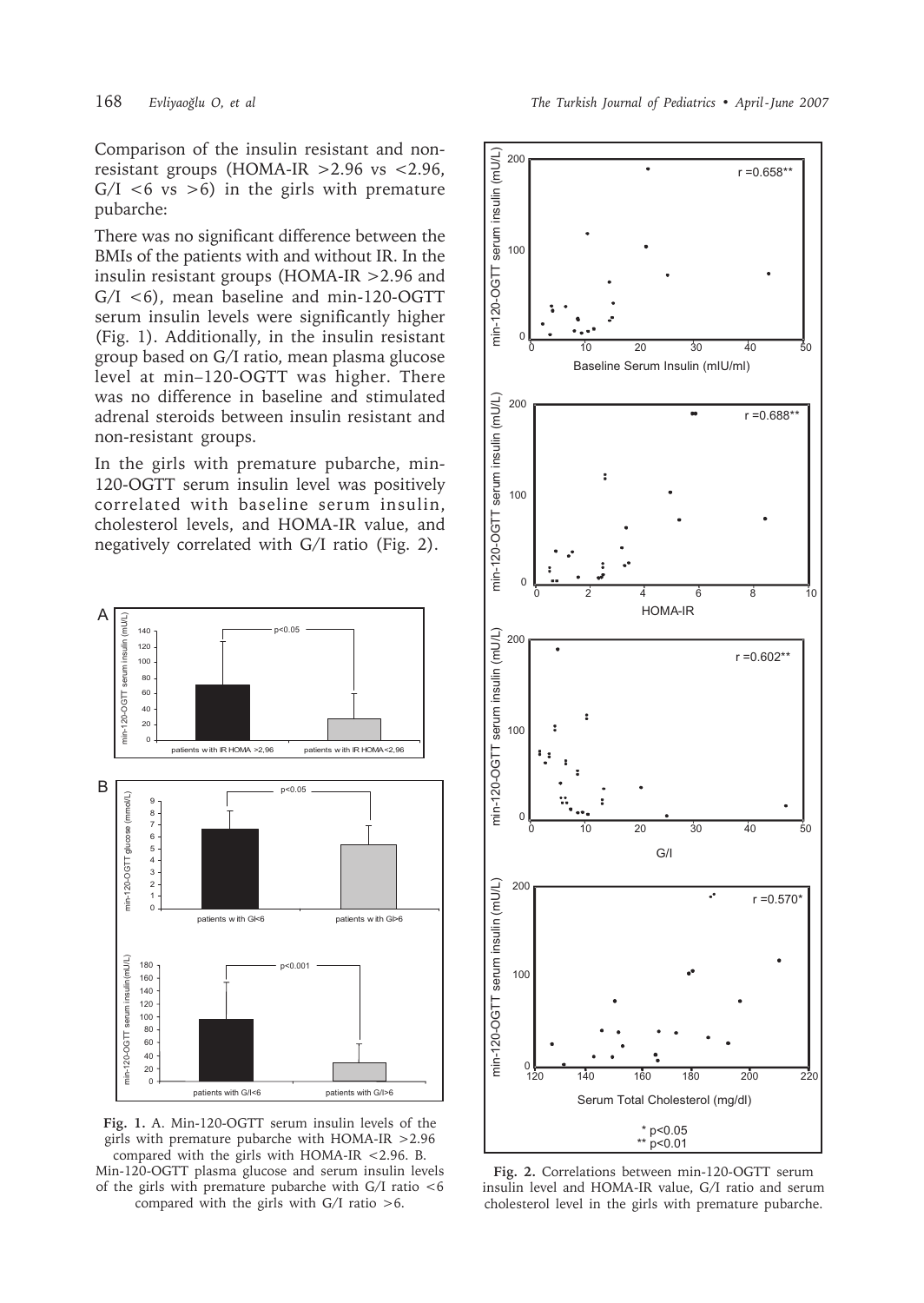### **Discussion**

Our results indicate that even at diagnosis, incidence of IR is increased in the girls with premature pubarche. They have increased mean serum baseline insulin level as well as higher HOMA-IR value and lower G/I ratio compared to the control group. Although it has been established that the incidence of IR is increased in the prepubertal girls with premature pubarche, in the previous studies, mean baseline serum insulin levels were comparable with those of the prepubertal control groups<sup>4,5</sup>.

In the girls with premature pubarche, serum insulin level at min-120-OGTT was positively correlated with baseline serum insulin level and HOMA-IR value, and negatively correlated with G/I ratio. This finding is interesting in that by determining fasting serum insulin and derived parameters, one can obtain an idea about min-120-OGGT serum insulin levels without performing an OGTT. Indirect IR parameters can be used as a screening test for the evaluation of IR.

In a study of Ibanez et al. $31$ , lipid patterns of premature pubarche girls showed that hyperinsulinemia was accompanied by increased triglyceride levels compared with a Tanner stage- and age-matched population. Contrary to this finding, in a recent study of Meas et al.32, there was no statistical difference in serum lipid levels between post-pubertal Caucasian girls with premature pubarche and the control group. This study showed no difference between the lipid patterns of the prepubertal girls with premature pubarche and the control group. However, there was a positive correlation between min-120-OGTT serum insulin and total cholesterol levels. Because of the multifactorial interaction, data about IR and serum lipid profile seem to be conflicting.

When the girls with premature pubarche were evaluated according to their IR parameters, mean baseline serum insulin levels were significantly higher in the insulin resistant groups compared to the non-resistant groups, in agreement with the previous studies<sup>4,5</sup>. Additionally, in insulin resistant groups, mean min-120-OGTT serum insulin levels were also higher. Postprandial hyperlipidemia is a major risk for the development of atherosclerosis, which has been shown to be associated with

IR33. High min-120-OGTT insulin levels in the study group might further increase the incidence of related complications in the follow-up. In the studies above, OGTT was not performed, thus min-120-OGGT insulin levels were not determined. Mean plasma glucose levels were similar in insulin resistant and non-resistant groups according to HOMA-IR value, in agreement with the previous studies4,5,34. However, in the insulin resistant group, according to G/I ratio, min-120-OGTT plasma glucose level was significantly higher. To the best of our knowledge, there is no study showing any effect on plasma glucose in insulin resistant girls with premature pubarche.

We did not find a significant difference between the ACTH-stimulated androgen levels of the girls with high and low IR. But we did not study 17-OH-pregnenolone and free testosterone levels, which were higher in the reduced insulin sensitivity groups in the previous studies<sup>4,5</sup>. Also, contrary to the above studies, there was no difference in the BMIs between the high and low IR groups, which suggested that the IR was not related to the body mass. Although in the previous studies, adrenal androgens and high BMI were associated with IR, such an association was not found in this study. The underlying mechanism in IR is very complex, including the polygenetic nature of the syndrome35. In this study, adrenal androgens, which we could not study, and genetic or other undefined factors might have played a role in the occurrence of IR.

Even at diagnosis, IR is increased in a significant number of girls with premature pubarche. IR should be investigated in girls with premature pubarche. Indirect insulin sensitivity parameters seem to be useful tools for evaluating glucose metabolism, and choosing the candidates for OGTT. Assessment of patients at risk for IR may permit initiation of preventive measures as well as therapy.

#### **REFERENCES**

- 1. Kaplowitz PB, Cockrell JL, Young RB. Premature adrenarche: clinical and diagnostic features. Clin Pediatr (Phila) 1986; 25: 28-34.
- 2. Ibanez L, Potau N, Zampolli M, et al. Hyperinsulinemia in postpubertal girls with a history of premature pubarche and functional ovarian hyperandrogenism. J Clin Endocrinol Metab 1996; 81: 1237-1243.
- 3. Ibanez L, Potau N, Virdis R, et al. Postpubertal outcome in girls diagnosed of premature pubarche during childhood: increased frequency of functional ovarian hyperandrogenism. J Clin Endocrinol Metab 1993; 76: 1599-1603.